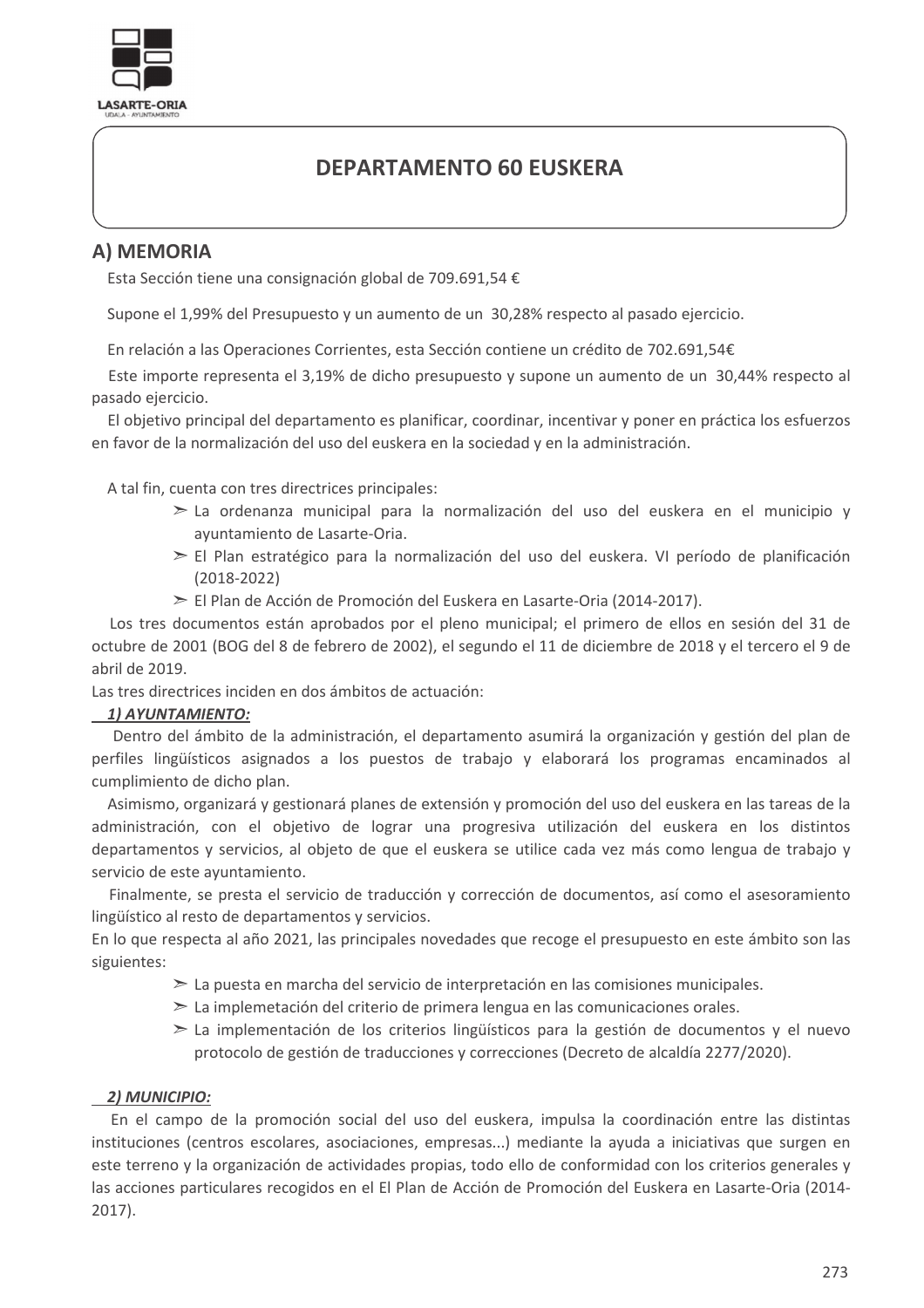

Se pretende favorecer espacios de uso del euskera para extender el hábito de su uso y motivar que se lleve a efecto, tanto en los colectivos según edades (niños, jóvenes y adultos) como en los diferentes ámbitos de actuación (familia, educación, comercio, medios de comunicación local, tiempo libre...), teniendo muy presente la gran diversidad de tipologías lingüísticas existentes y, consecuentemente, las diferentes prioridades lingüísticas.

En lo que respecta al año 2021, las principales novedades que recoge el presupuesto en este ámbito son las siguientes:

- > La celebración del Euskararen X. Maratoja
- > La realización de un proyecto de innovación social ligado al cambio de hábitos lingüísticos a desarrollar unido a la celebración del Euskararen X. Maratoia.
- $\geq$  La publicación de dos proyectos experimentales relacionados con la socialización lingüística de los jóvenes y los estudiantes del euskaltegi.
- > El desarrollo del provecto "Lasarte-Oriako ahotsak"
- > Creación bono "Euskal kultura" para fomentar el consumo de productos culturales en euskera.

También se realizarán esfuerzos para el continuo refuerzo de la capacidad lingüística, que une la motivación con el uso, tanto mediante la enseñanza reglada como a través de la euskaldunización y alfabetización del adultos.

En orden a gestionar tales planes, el Euskaltegi está integrado dentro del Servicio de Euskera, de manera que los recursos humanos se gestionan desde un único servicio, mientras que el euskaltegi asume, además de su habitual función de impartir clases (tanto las ofertadas ordinariamente como las específicas de programas sectoriales), la función de desarrollar los programas de normalización lingüística que contemple el Plan General.

En lo que respecta al año 2021, las principales novedades que recoge el presupuesto en este ámbito son las siguientes:

> $\geq$  Dar continuidad a la adecuación del servicio del euskaltegi para poder impartir las clases online, tanto desde la prespectiva pedagógica, como de la instrumental (cámaras, portátiles...).

En lo concerniente a los presupuestos, los correspondientes al área de euskera estarán incluidos en un único departamento y tendrán dos secciones:

- □ Promoción del euskera.
- □ Euskaltegi Municipal.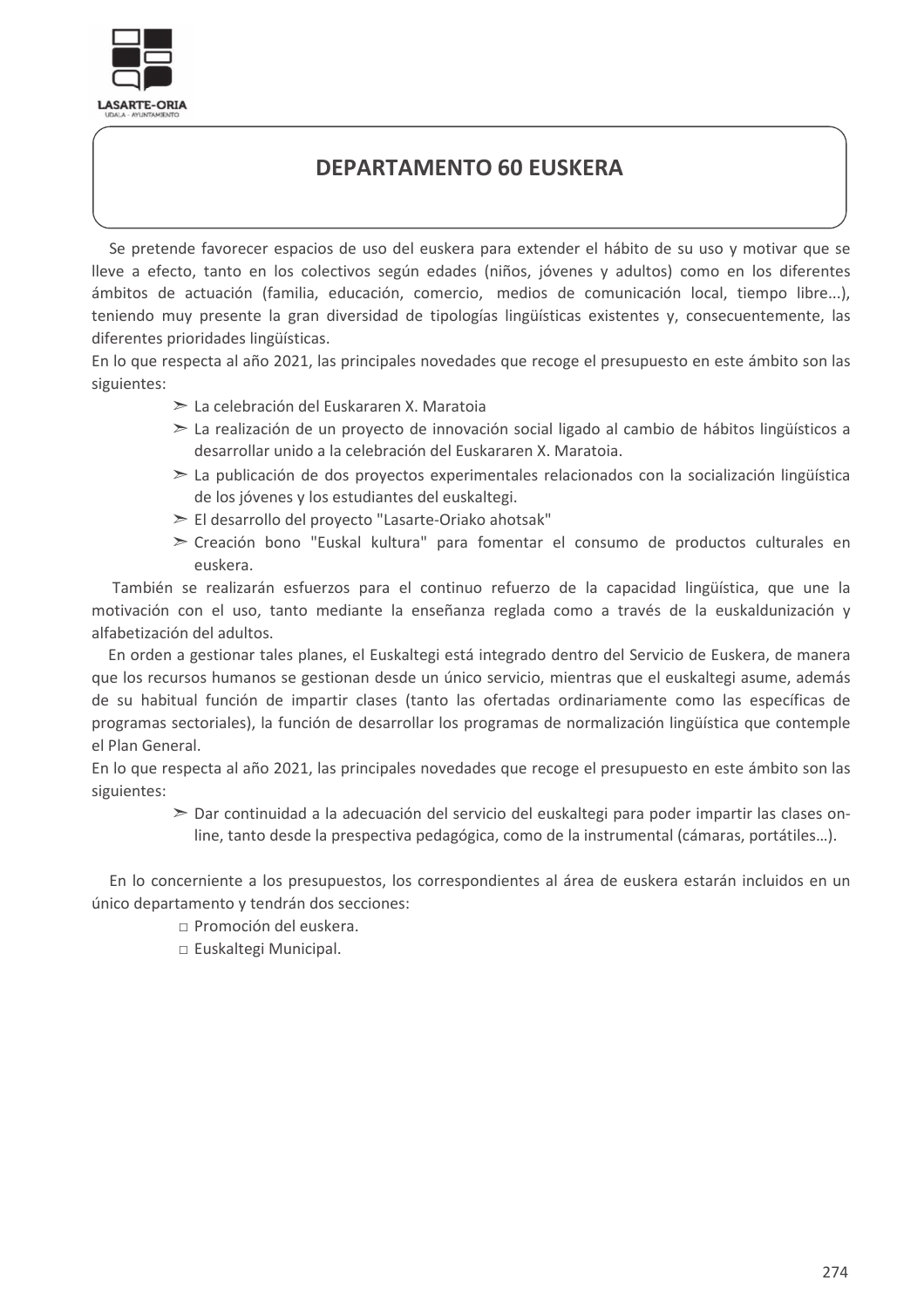

|                  | <b>B) PARTIDAS DE GASTOS</b>                      |                       |            |
|------------------|---------------------------------------------------|-----------------------|------------|
| Económica        | Descripción de la partida                         |                       | 2.021      |
|                  |                                                   |                       |            |
| <b>FUNCIONAL</b> | <b>F33510 EUSKARA</b>                             |                       |            |
| G22001           | ORDINARIO NO INVENTARIABLE                        |                       | 271,98     |
| G22002           | PRENSA, REVISTAS, LIBROS Y OTR                    |                       | 300,00     |
| G22603           | PUBLICACIONES, PUBLICIDAD Y PROPAGANDA            |                       | 5.500,00   |
| G22606           | PROGRAMAS DE ACTIV SOCIO-CULTURALES               |                       | 148.550,00 |
| G22799           | <b>CONTRATOS DE SERVICIOS</b>                     |                       | 60.000,00  |
|                  |                                                   | Capítulo 2. Kapitulua | 214.621,98 |
| G47101           | TRANSFERENCIAS CTES. A OTRAS EMPRESAS             |                       | 37.220,00  |
| G48001           | TRANSFERENCIAS CTES. A FAMILIAS                   |                       | 62.160,00  |
| G48101           | TRANSFERENCIAS CTES. A INST. SIN FIN LUCRO        |                       | 255.158,07 |
|                  |                                                   | Capítulo 4. Kapitulua | 354.538,07 |
| G60              | INV. NUEVA INFRAESTRUCTURAS Y BIENES DE USO GRAL. |                       | 6.000,00   |
|                  |                                                   | Capítulo 6. Kapitulua | 6.000,00   |
|                  |                                                   |                       |            |
| F33510           | <b>Total Función / Funtzionala Guztira</b>        |                       | 575.160,05 |
| <b>FUNCIONAL</b> | <b>F33520 EUSKALTEGI</b>                          |                       |            |
| G21401           | REPARACIÓN MOBILIARIO Y ENSERES                   |                       | 50,00      |
| G21901           | REPARACIÓN EQUIPOS Y OTRO INMOVILIZADO MATERIAL   |                       | 224,39     |
| G22001           | ORDINARIO NO INVENTARIABLE                        |                       | 1.000,00   |
| G22002           | PRENSA, REVISTAS, LIBROS Y OTR                    |                       | 1.000,00   |
| G22130           | SUM. MATERIALES ESPECIF. SERV.                    |                       | 150,00     |
| G22603           | PUBLICACIONES, PUBLICIDAD Y PROPAGANDA            |                       | 6.000,00   |
| G22606           | PROGRAMAS DE ACTIV SOCIO-CULTURALES               |                       | 2.500,00   |

| G62              | INV. ASOCIADAS AL FUNCIONAMIENTO DE LOS SERVICIOS |                       | 1.000,00   |
|------------------|---------------------------------------------------|-----------------------|------------|
|                  |                                                   | Capítulo 6. Kapitulua | 1.000,00   |
| F33520           | <b>Total Función / Funtzionala Guztira</b>        |                       | 11.924,39  |
| <b>FUNCIONAL</b> | <b>F33530 UDAKO TXOKOAK</b>                       |                       |            |
| G22799           | <b>CONTRATOS DE SERVICIOS</b>                     |                       | 122.607,10 |
|                  |                                                   | Capítulo 2. Kapitulua | 122.607,10 |
| F33530           | <b>Total Función / Funtzionala Guztira</b>        |                       | 122.607,10 |
|                  |                                                   |                       |            |
| TF               | Total Sección 0600 Sekzio Guztira                 |                       | 709.691.54 |
|                  |                                                   |                       | 0.00       |

Capítulo 2. Kapitulua

10.924,39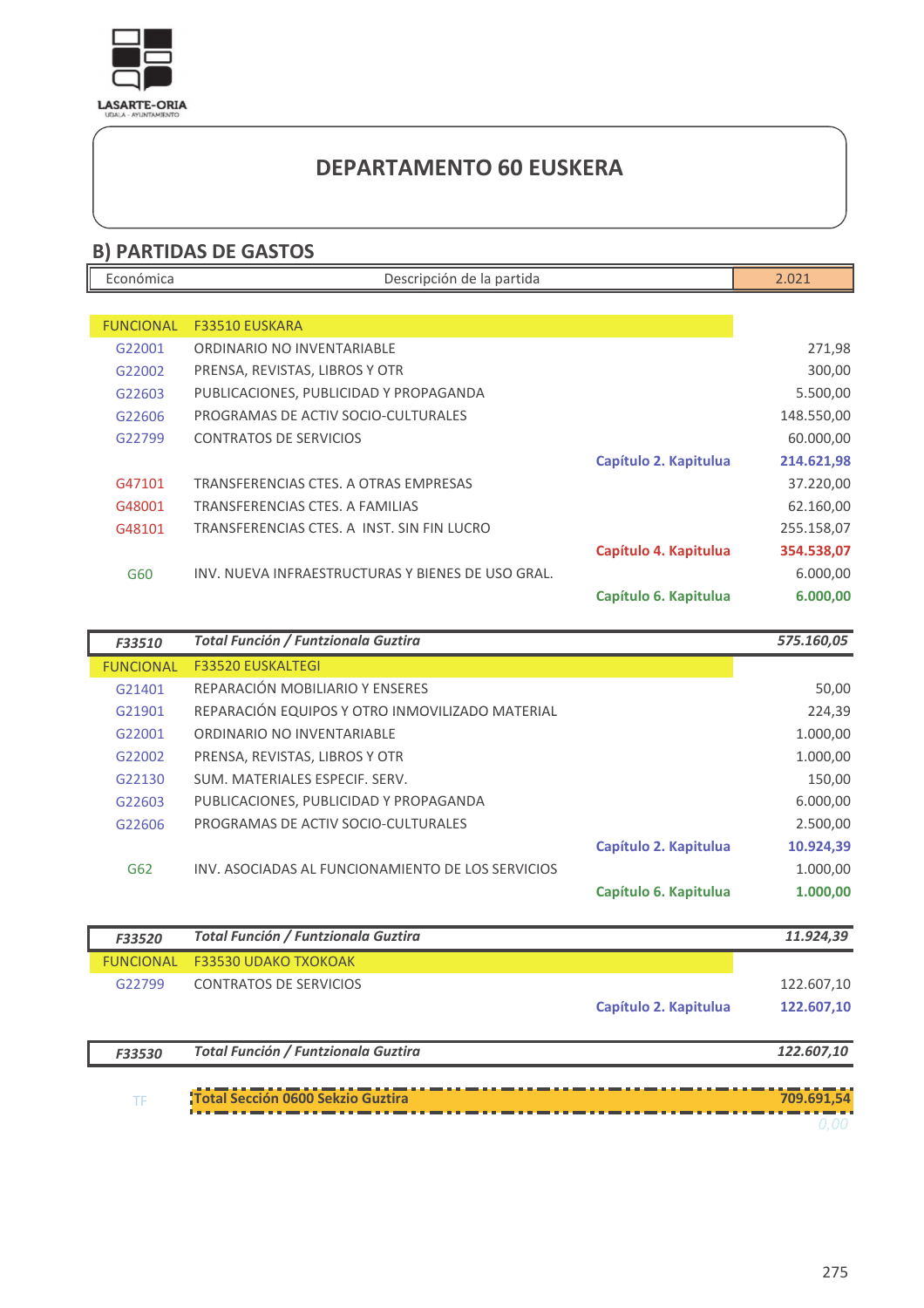

# C) PARTIDAS DE INGRESOS Ľ

| Económica | Descripción de la partida                    |                       | 2.021      |
|-----------|----------------------------------------------|-----------------------|------------|
|           |                                              |                       |            |
| 130001    | <b>VENTAS FONDOS BIBLIOGRÁFICOS</b>          |                       | 576,30     |
| 131011    | ENSEÑANZAS ESPEC. EN ESTABLEC.               |                       | 46.878,67  |
| 131099    | OTRAS TASAS POR SERV. GRALES                 |                       | 10.843,27  |
| 134002    | PRECIOS PÚBLICOS POR ACTIVIDADES             |                       | 6.760,00   |
|           |                                              | Capítulo 3. Kapitulua | 65.058,24  |
| 141101    | TRANSFERENCIAS CTES. ORGANISMOS AUTÓNOMOS    |                       | 242.635,14 |
| 142099    | TRANSFERENCIAS CTES. DE LA D. F. DE GIPUZKOA |                       | 15.000,00  |
|           |                                              | Capítulo 4. Kapitulua | 257.635,14 |
|           |                                              | Capítulo 6. Kapitulua | 0,00       |
|           |                                              | Capítulo 7. Kapitulua | 0,00       |
|           |                                              |                       |            |
| IC        | Total Sección 0600 Sekzio Guztira            |                       | 322.693,38 |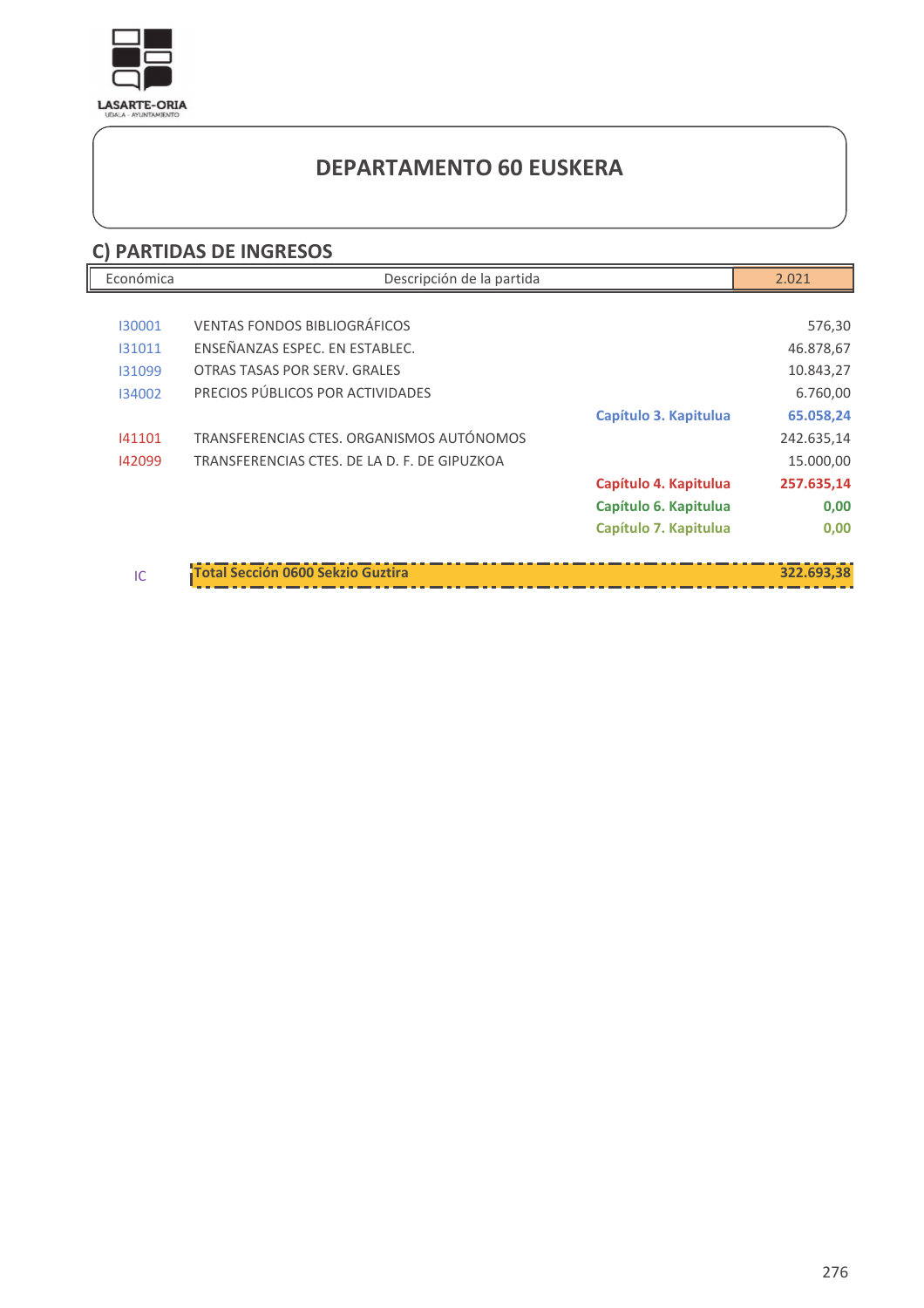

|    | <b>PROGRAMA FUNCIONAL:</b> | F33510 EUSKARA                |    |                            |                            |                |                           |                             |                | CUADRO DESCRIPTIVO DE PROGRAMAS FUNCIONALES (NF 21/2003.- art. 6.1 c) |                          |
|----|----------------------------|-------------------------------|----|----------------------------|----------------------------|----------------|---------------------------|-----------------------------|----------------|-----------------------------------------------------------------------|--------------------------|
|    | DOTACION PRESUPUESTARIA:   | 575.160.05 FINANCIACION:      |    |                            | 273.793.71                 |                |                           |                             |                | <b>PRESUPUESTO DEL EJERCICIO 2021</b>                                 |                          |
|    | Nº DE EMPLEADOS:           |                               |    | PROGRAMA GLOBAL:           | 849.245,98                 |                | <b>ORGANO RESPONSABLE</b> | <b>60 EUSKERA</b>           |                |                                                                       |                          |
|    | Capítulo                   | <b>INGRESOS</b><br>CORRIENTES |    | Capítulo                   | <b>INGRESOS</b><br>CAPITAL |                | Capítulo                  | GASTOS<br><b>CORRIENTES</b> |                | Capítulo                                                              | <b>GASTOS</b><br>CAPITAL |
|    | Impuestos Directos         |                               | 16 | Enajencion Inversion.      |                            | G <sub>1</sub> | Gastos de Personal        |                             | G <sub>6</sub> | Inversiones Reales                                                    | 6.000.00                 |
|    | Impuestos Indirectos       |                               | 17 | Transferencias Capital     |                            | G <sub>2</sub> | Compra Bienes Corrient.   | 214.621.98                  | G7             | <b>Transferencias Capital</b>                                         |                          |
| 13 | Tasas y Otros Ingresos     | 18.179,57                     | 18 | <b>Activos Financieros</b> |                            | G <sub>3</sub> | Gastos Financieros        |                             | G8             | Activos Financieros                                                   |                          |
| 4  | Transferenc, Corrientes    | 255.614,14                    | 9  | Pasivos Financieros        |                            | G <sub>4</sub> | Transferenc, Corrientes   | 354.538.07                  | G <sup>9</sup> | Pasivos Financieros                                                   |                          |
| 15 | Ingresos Patrimoniales     |                               |    |                            |                            | G <sub>5</sub> | Crédito Global            |                             |                |                                                                       |                          |
|    | <b>TOTAL</b>               | 273.793.71                    |    | <b>TOTAL</b>               | 0.00                       |                | <b>TOTAL</b>              | 569,160.05                  |                | <b>TOTAL</b>                                                          | 6.000.00                 |

| <b>OBJETIVOS</b>                                  | ACCIONES                                                                                                                            | <b>INDICADORES</b>           | CANTIDAD       | <b>GASTO POR</b><br>ACCION |
|---------------------------------------------------|-------------------------------------------------------------------------------------------------------------------------------------|------------------------------|----------------|----------------------------|
| 1º OBJETIVO ESTRATÉGICO: ADQUISICIÓN DEL EUSKERA  |                                                                                                                                     |                              |                | 158.140,32                 |
|                                                   | 1. TRANSMISIÓN FAMILIAR                                                                                                             |                              |                | 23.135,29                  |
| 1.1.- Trabajar la sensibilización y la motivación | Programa ETXEAK DU GILTZA: para padres/madres con hijos/as de entre 0 y<br>2 años (cartas, charlas, reportajes, cuñas radiofónicas) | Dípticos<br>Charlas          | 120<br>50      | 7.200,00                   |
|                                                   | Programa GURASOLEKU para padres/madres con hijos/as de entre 2 y 5<br>años:                                                         |                              |                |                            |
|                                                   | Trabajos de comunicación (reportajes, vídeo)                                                                                        |                              |                | 2.000,00                   |
|                                                   | GurasoTEGI: clase para padres/madres (Sasoeta)                                                                                      | Grupos                       | $\overline{2}$ | 2.455,29                   |
|                                                   | GurasoTEGI: clase para padres/madres (Landaberri)                                                                                   | Grupos                       | 3              | 4.506,60                   |
|                                                   | GurasoLANDIA y GurasoLAGUN (Ttakun), actividades de ocio y conversación<br>para padres/madres                                       | Actividades<br>Participantes | 24<br>15       | 6.973,40                   |
|                                                   |                                                                                                                                     |                              |                |                            |
|                                                   |                                                                                                                                     |                              |                |                            |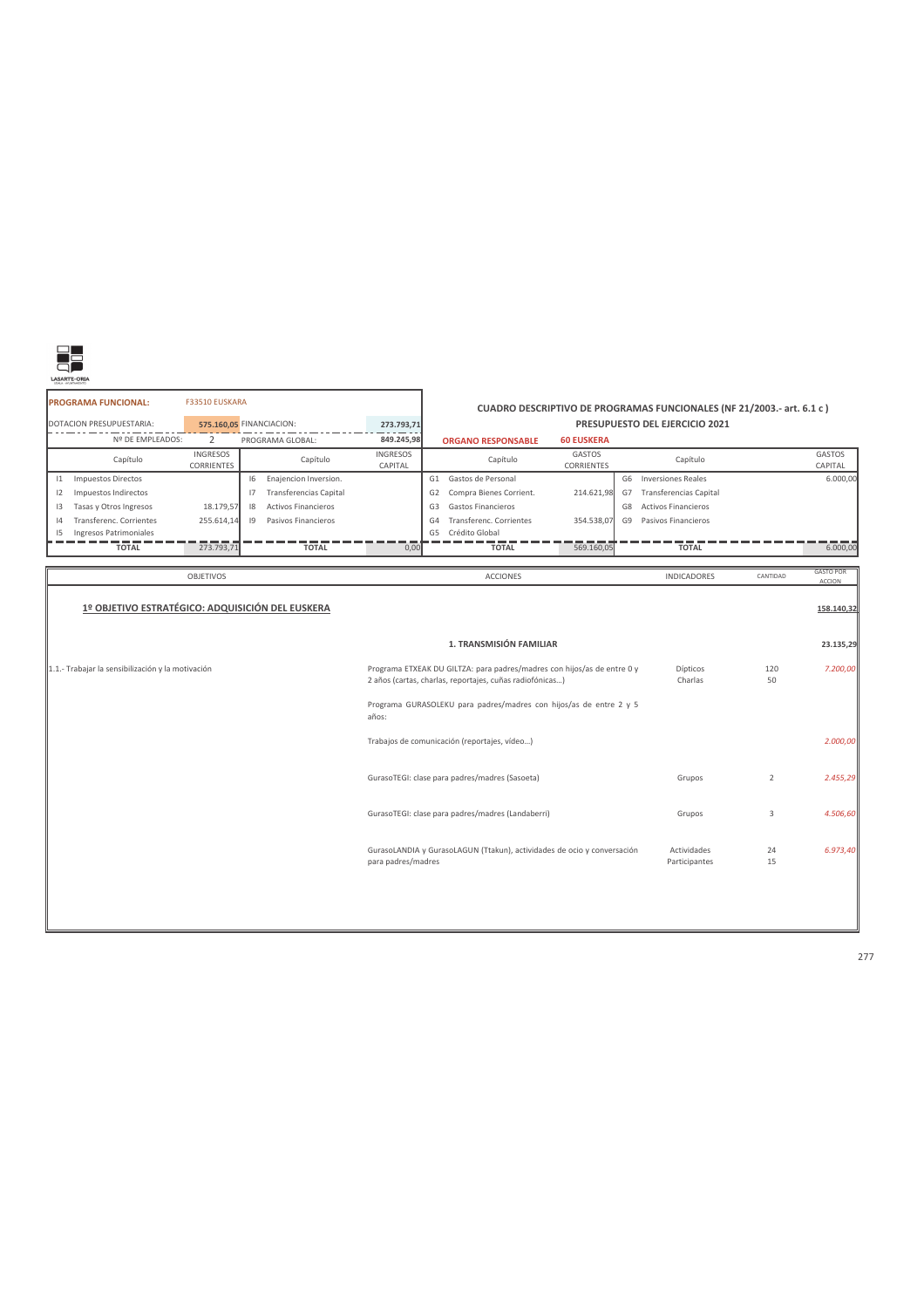

|                                                                                                                                                                 | PROGRAMA FUNCIONAL:                                                                | F33510                | . - Continuación |                            |
|-----------------------------------------------------------------------------------------------------------------------------------------------------------------|------------------------------------------------------------------------------------|-----------------------|------------------|----------------------------|
| <b>OBJETIVOS</b>                                                                                                                                                | <b>ACCIONES</b>                                                                    | <b>INDICADORES</b>    | CANTIDAD         | <b>GASTO POR</b><br>ACCION |
|                                                                                                                                                                 |                                                                                    |                       |                  |                            |
|                                                                                                                                                                 | 2 ENSEÑANZA                                                                        |                       |                  | 55.283,05                  |
| 2.2 Ampliar la oferta de estudios en euskera                                                                                                                    | Campaña de ciclos formativos de Buruntzaldea                                       | Dípticos<br>Reportaje | 200<br>$1\,$     | 2.000,00                   |
|                                                                                                                                                                 | Becas para las universidades de verano                                             | Becarias              | $\overline{4}$   | 400,00                     |
| [2.3 Desarrollar la práctica lingüística oral, especialmente en los ámbitos sociolingüísticos Programa Gu ere bertsotan (Landaberri)<br>más castellanoparlantes |                                                                                    | Grupos                | 8                | 7.042,99                   |
|                                                                                                                                                                 | Programa Gu ere bertsotan (Sasoeta)                                                | Grupos                | 5                | 3.591,24                   |
|                                                                                                                                                                 | Programa dinamización patio                                                        |                       |                  | 7.624,00                   |
|                                                                                                                                                                 | Programa recolector de palabras (Landaberri)                                       |                       |                  | 1.319,50                   |
|                                                                                                                                                                 | Programa Lagunarteko hizkerarekin jolasean (Oriarte DBH1)                          | Grupos                | $\overline{7}$   | 2.259,39                   |
|                                                                                                                                                                 | Programa Lagunarteko hizkerarekin jolasean (Oriarte DBH2)                          | Grupos                | $\overline{7}$   | 3.353,56                   |
| [2.5 Impulsar las relaciones en euskera entre el centro educativo y su entorno más Visita de personajes conocidos (Landaberri)<br>cercano                       |                                                                                    | Visitas a grupos      | $\overline{4}$   | 1.182,48                   |
|                                                                                                                                                                 | Revista Irrintzi (Landaberri)                                                      | Números               | $\overline{2}$   | 1.355,03                   |
|                                                                                                                                                                 | Revista Esazu (Sasoeta)                                                            | Números               | 3                | 3.143,46                   |
|                                                                                                                                                                 | Visita de personajes conocidos (Oriarte)                                           | Visitas a grupos      | 11               | 2.273,60                   |
|                                                                                                                                                                 | "Gazteen hizkuntza sozializazioa" liburua                                          |                       |                  | 5.000,00                   |
|                                                                                                                                                                 | Comisiones de euskera de jóvenes (Oriarte)                                         |                       |                  | 4.551,26                   |
|                                                                                                                                                                 | Elemeleka, programa para mejorar la destreza comunicativa de los jóvenes<br>(DBH3) | Grupos                | $\overline{7}$   | 2.898,84                   |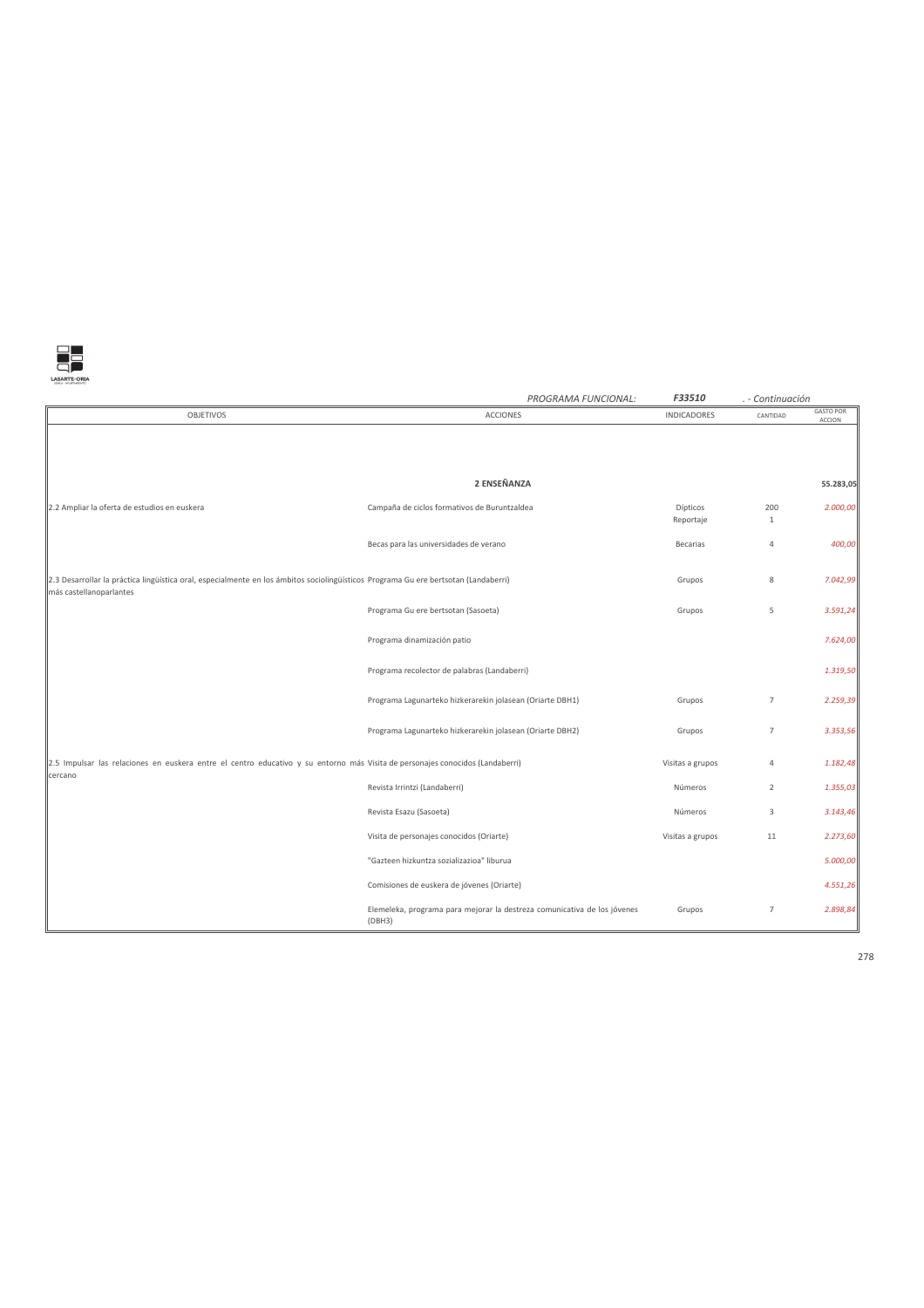

|                                                                                           | PROGRAMA FUNCIONAL:                                                                                                        | F33510             | . - Continuación |                                   |
|-------------------------------------------------------------------------------------------|----------------------------------------------------------------------------------------------------------------------------|--------------------|------------------|-----------------------------------|
| <b>OBJETIVOS</b>                                                                          | <b>ACCIONES</b>                                                                                                            | <b>INDICADORES</b> | CANTIDAD         | <b>GASTO POR</b><br><b>ACCION</b> |
|                                                                                           | Programa ELEMELEKA, programa para mejorar la destreza comunicativa de<br>los jóvenes (Oriarte, DBH4)                       | Grupos             | $\overline{7}$   | 2.898,84                          |
|                                                                                           | Programa ELEMELEKA, programa para mejorar la destreza comunicativa de                                                      | Grupos             | $\mathbf{1}$     | 2.647,12                          |
|                                                                                           | los jóvenes (Oriarte, Bachiler 1º)                                                                                         | Observadores       | 10               |                                   |
|                                                                                           | Programa ELEMELEKA, programa para mejorar la destreza comunicativa de<br>los jóvenes (Oriarte, Bachiller 2º)               | Grupos             | $\mathbf{1}$     | 1.741,74                          |
|                                                                                           | 3 EUSKALDUNIZACIÓN-ALFABETIZACIÓN                                                                                          |                    |                  | 79.721,98                         |
| Euskaltegi municipal (ver presupuesto en sección euskaltegi)                              |                                                                                                                            |                    |                  |                                   |
| 3.8 Fomentar las iniciativas fuera del aula que combinen el uso y la práctica del euskera | Campaña de matriculación en los euskaltegis (becas)                                                                        | Dípticos           | 7.000            | 3.500,00                          |
|                                                                                           | Campaña de matriculación en los euskaltegis (Buruntzaldea)                                                                 | Reportaje          | $\mathbf{1}$     | 1.000,00                          |
|                                                                                           | Becas para alumnas de los euskaltegis                                                                                      | Becarias           | 100              | 60.000,00                         |
|                                                                                           | Actividades euskaltegi Muntteri-AEK (Muntteri-AEK)                                                                         | Actividades        | 5                | 1.000,00                          |
|                                                                                           | Publicación libro "Hizkuntza ohiturak eraiki"                                                                              | Libros             | 500              | 5.000,00                          |
|                                                                                           | Solaskide solasbide (Ttakun)                                                                                               | Usuarias           | 130              | 7.221,98                          |
|                                                                                           | Programa para integrar lingüísticamente a los inmigrantes por medio de<br>programas para utilizar el euskera en el trabajo | Actos              | $\mathbf{1}$     | 2.000,00                          |
| 2º OBJETIVO ESTRATÉGICO: USO DEL EUSKERA                                                  |                                                                                                                            |                    |                  | 165.870,34                        |
|                                                                                           | 4 ADMINISTRACIÓN                                                                                                           |                    |                  | 67.571,98                         |
| 4.1 Impulsar y garantizar la utilización del euskera en la administración                 | Plan estratégico para la normalización del uso del euskera. VI período de<br>planificación (2018-2022)                     |                    |                  |                                   |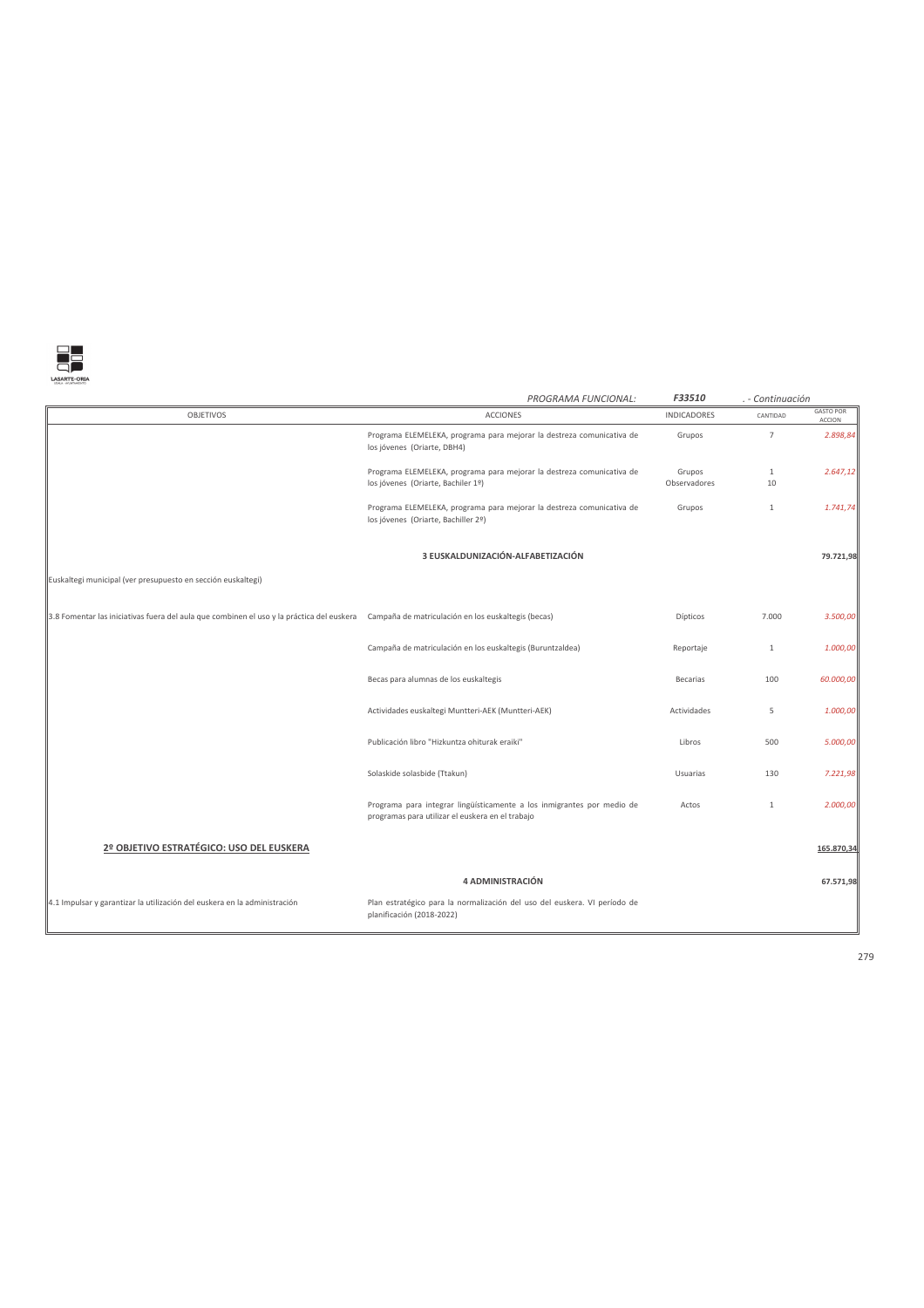

|                                                                                     | PROGRAMA FUNCIONAL:                                                           | F33510              | . - Continuación        |                                   |
|-------------------------------------------------------------------------------------|-------------------------------------------------------------------------------|---------------------|-------------------------|-----------------------------------|
| <b>OBJETIVOS</b>                                                                    | ACCIONES                                                                      | <b>INDICADORES</b>  | CANTIDAD                | <b>GASTO POR</b><br><b>ACCION</b> |
|                                                                                     | Servicio traducción simultánea plenos                                         | Sesiones            | 120                     | 40.000,00                         |
|                                                                                     | Servicio traducción documentos                                                | Palabras            | 200.000                 | 20.000,00                         |
|                                                                                     | Campaña juzgados de paz (Buruntzaldea)                                        |                     |                         | 500,00                            |
|                                                                                     | Campaña centros de salud (Buruntzaldea)                                       |                     |                         | 500,00                            |
|                                                                                     | Gastos de distribución de las campañas                                        |                     |                         | 1.000,00                          |
|                                                                                     | Prensa y revistas                                                             |                     |                         | 300,00                            |
|                                                                                     | Material no inventariable                                                     |                     |                         | 271,98                            |
|                                                                                     | Programa de ayuda para implemetar la nueva ordenanza de subvenciones          | Actuaciones         | $\mathbf{1}$            | 5.000,00                          |
| 6.5 Hacer confluir de manera adecuada el área socioeconómica y el sistema educativo | 6 ÁMBITO SOCIOECONÓMICO                                                       |                     |                         | 17.500,00                         |
|                                                                                     | Reportaje sobre el plan de Buruntzaldea                                       | Reportajes          | $\mathbf{1}$            | 1.000,00                          |
|                                                                                     | Campaña para sacar el carnet de conducir en euskera (Buruntzaldea)            | Permisos en euskera | 21                      | 1.000,00                          |
|                                                                                     | Becas para los que aprueban el examen del carnet en euskera<br>(Buruntzaldea) | Becarias            | $\overline{\mathbf{3}}$ | 400,00                            |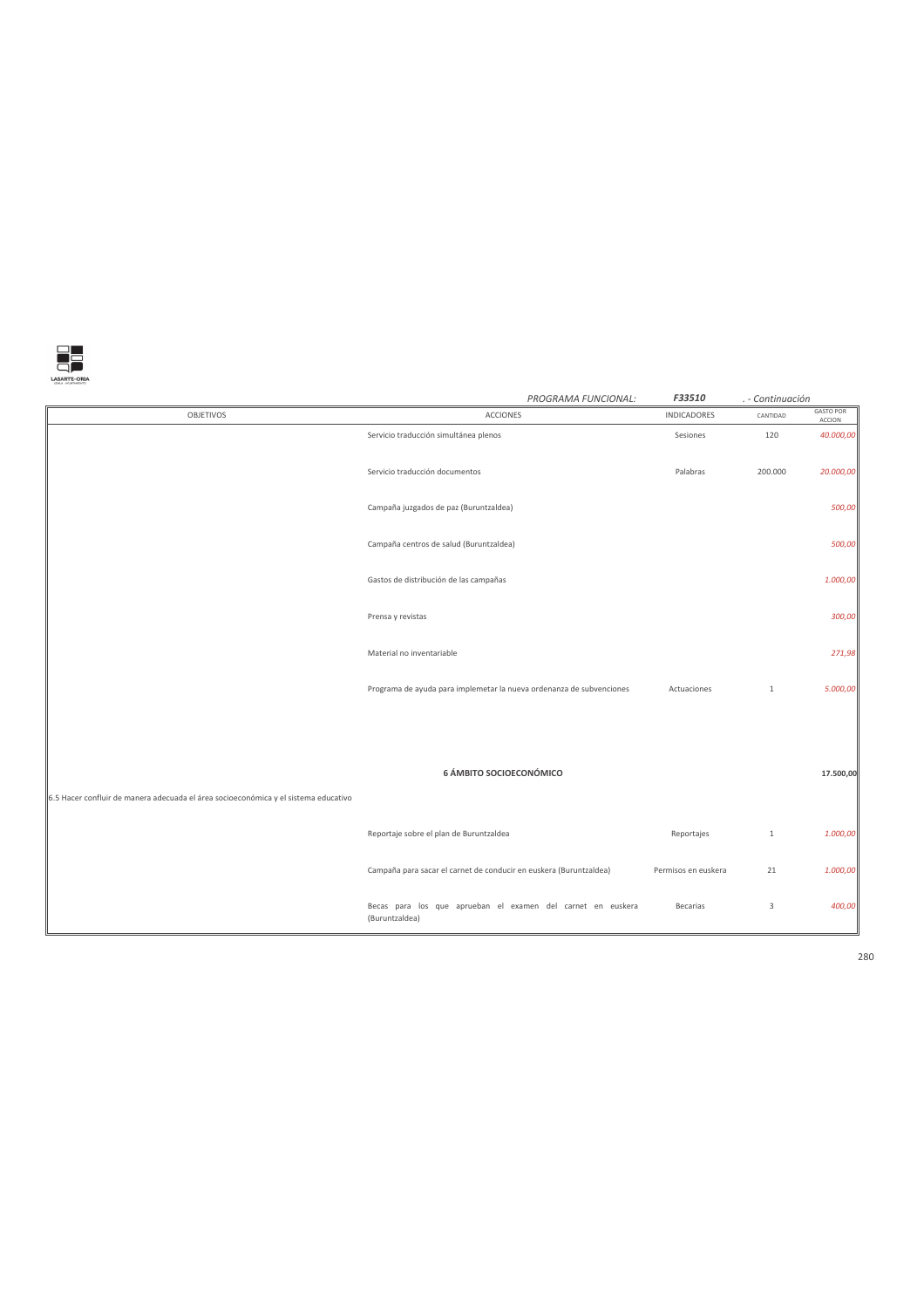

|                                                                        | PROGRAMA FUNCIONAL:                                                | F33510                  | . - Continuación    |                            |
|------------------------------------------------------------------------|--------------------------------------------------------------------|-------------------------|---------------------|----------------------------|
| <b>OBJETIVOS</b>                                                       | <b>ACCIONES</b>                                                    | <b>INDICADORES</b>      | CANTIDAD            | <b>GASTO POR</b><br>ACCION |
|                                                                        | Subvenciones para pequeñas empresas (carpeta Zeu irabazle karpeta) | Empresas                | 10                  | 13.000,00                  |
|                                                                        | Subvenciones para empresa grandes (Baietz gurean!)                 | Empresas                | $\overline{4}$      | 2.100,00                   |
|                                                                        | 7 OCIO Y DEPORTE                                                   |                         |                     | 80.798,36                  |
|                                                                        |                                                                    |                         |                     |                            |
| 7.1 Reforzar la presencia y uso del euskera en las actividades de ocio | Becas para obtener el título de monitor de tiempo libre            | Becarias                | 5                   | 1.000,00                   |
|                                                                        | Becas para obtener el título de directora de tiempo libre          | Becarias                | $\overline{2}$      | 360,00                     |
|                                                                        | Programa Hezitzaileek asko egin dezakete! (Landaberri)             | Monitores               | 15                  | 776,48                     |
|                                                                        | Programa Hezitzaileek asko egin dezakete! (Sasoeta)                | Monitores               | 5                   | 710,50                     |
|                                                                        | Udako Txokoak (ver presupuesto en sección Udako Txokoak)           |                         |                     |                            |
|                                                                        | Gazte kluba (Ttakun)                                               | Grupos<br>Participantes | $\mathsf g$<br>135  | 30.588,12                  |
|                                                                        | Kuadrillategi (Ttakun)                                             | Grupos<br>Participantes | 5<br>75             | 38.257,14                  |
|                                                                        | Kulturgintza euskararen eskutik (Ttakun)                           | Actividades             | $\overline{2}$      | 8.506,12                   |
|                                                                        |                                                                    | Cursillos<br>Grupos     | 9<br>$\overline{4}$ |                            |
|                                                                        |                                                                    |                         |                     |                            |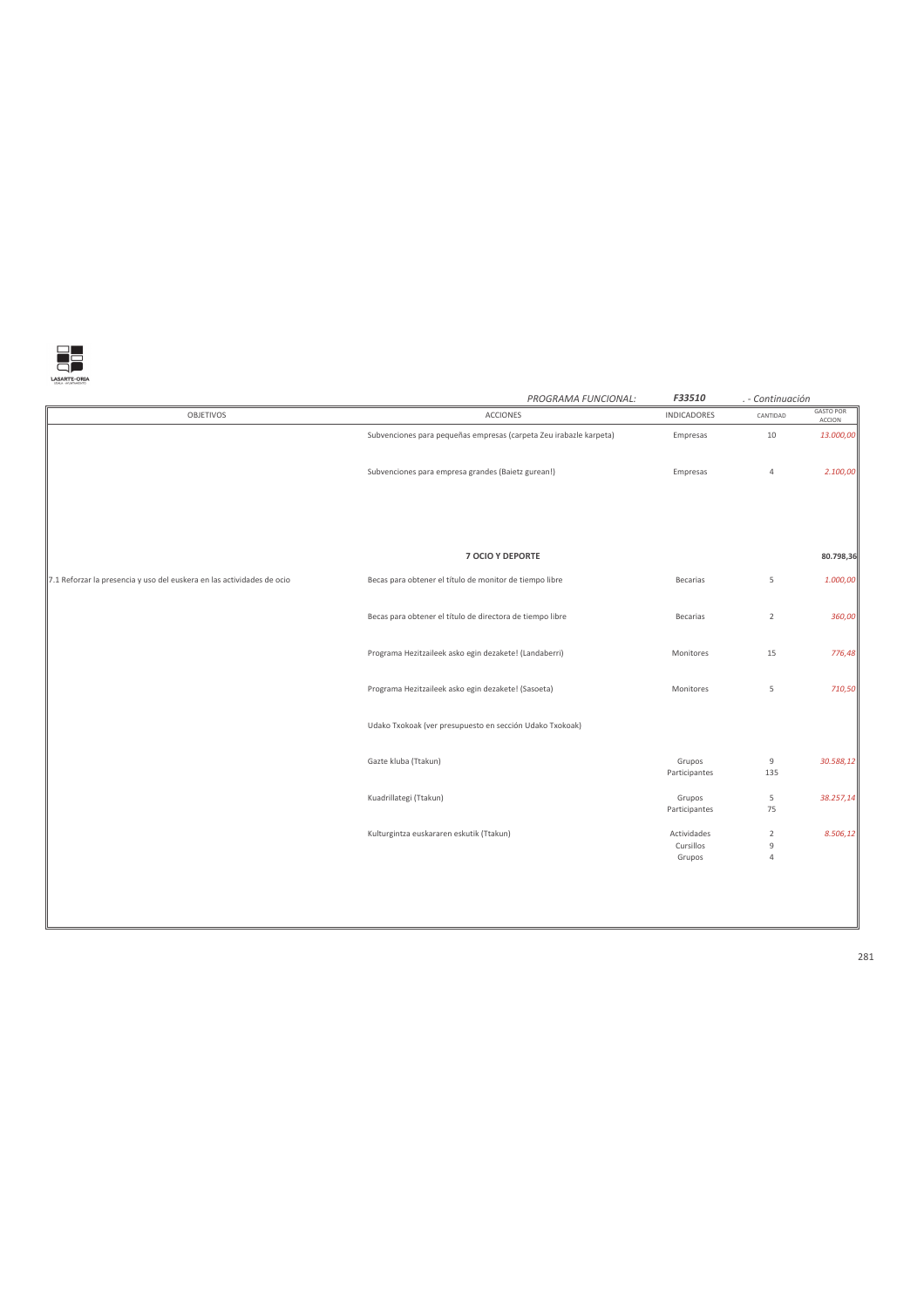

|                                                                                                                                                      | PROGRAMA FUNCIONAL:                                                                           | F33510             | . - Continuación |                                   |
|------------------------------------------------------------------------------------------------------------------------------------------------------|-----------------------------------------------------------------------------------------------|--------------------|------------------|-----------------------------------|
| <b>OBJETIVOS</b>                                                                                                                                     | <b>ACCIONES</b>                                                                               | <b>INDICADORES</b> | CANTIDAD         | <b>GASTO POR</b><br><b>ACCION</b> |
| 7.8 Fortalecer la presencia y utilización del euskera en las actividades del ámbito del Kiroldegietako ikastaroak euskalduntzeko programa<br>deporte |                                                                                               | Dípticos           | 500              | 300,00                            |
|                                                                                                                                                      | Eskola-kiroleko gurasoentzako liburuxka Liburuxkak                                            | Cuadernos          | 100              | 300,00                            |
|                                                                                                                                                      |                                                                                               |                    |                  |                                   |
| 3º OBJETIVO ESTRATÉGICO: CALIDAD DEL EUSKERA                                                                                                         |                                                                                               |                    |                  | 251.706,13                        |
|                                                                                                                                                      |                                                                                               |                    |                  |                                   |
|                                                                                                                                                      | 8 PRODUCCIÓN EDITORIAL                                                                        |                    |                  | 25.605,42                         |
| 8.1 Fomentar la afición a la lectura                                                                                                                 | Programa para fomentar la lectura de revistas en euskera (Landaberri)                         |                    |                  | 852,60                            |
|                                                                                                                                                      | Programa para fomentar la lectura de revistas en euskera (Sasoeta)                            |                    |                  | 177,62                            |
|                                                                                                                                                      | Programa para fomentar la lectura de revistas en euskera (Oriarte)                            |                    |                  | 1.705,20                          |
|                                                                                                                                                      | Programa para fomentar la lectura de revistas en euskera (Muntteri-AEK)                       |                    |                  | 750,00                            |
|                                                                                                                                                      | Creación bono "Euskal kultura" para fomentar el consumo de productos<br>culturales en euskera | Subvenciones       |                  | 22.120,00                         |
|                                                                                                                                                      | 9 ACTIVIDAD CULTURAL                                                                          |                    |                  | 19.416,38                         |
| 9.2 Tomar medidas para impulsar la creación en euskera                                                                                               | Bertso-eskola (Burunzpe)                                                                      | Grupos             | $\mathbf{1}$     | 1.002,31                          |
|                                                                                                                                                      | Bertso-eskola (Landaberri)                                                                    | Grupos             | $\overline{4}$   | 6.110,30                          |
|                                                                                                                                                      | Bertso-eskola (Oriarte)                                                                       | Grupos             | 6                | 5.803,77                          |
|                                                                                                                                                      | Gastos de las actuaciones en la Casa de Cultura                                               | Actuaciones        | $\overline{4}$   | 1.000,00                          |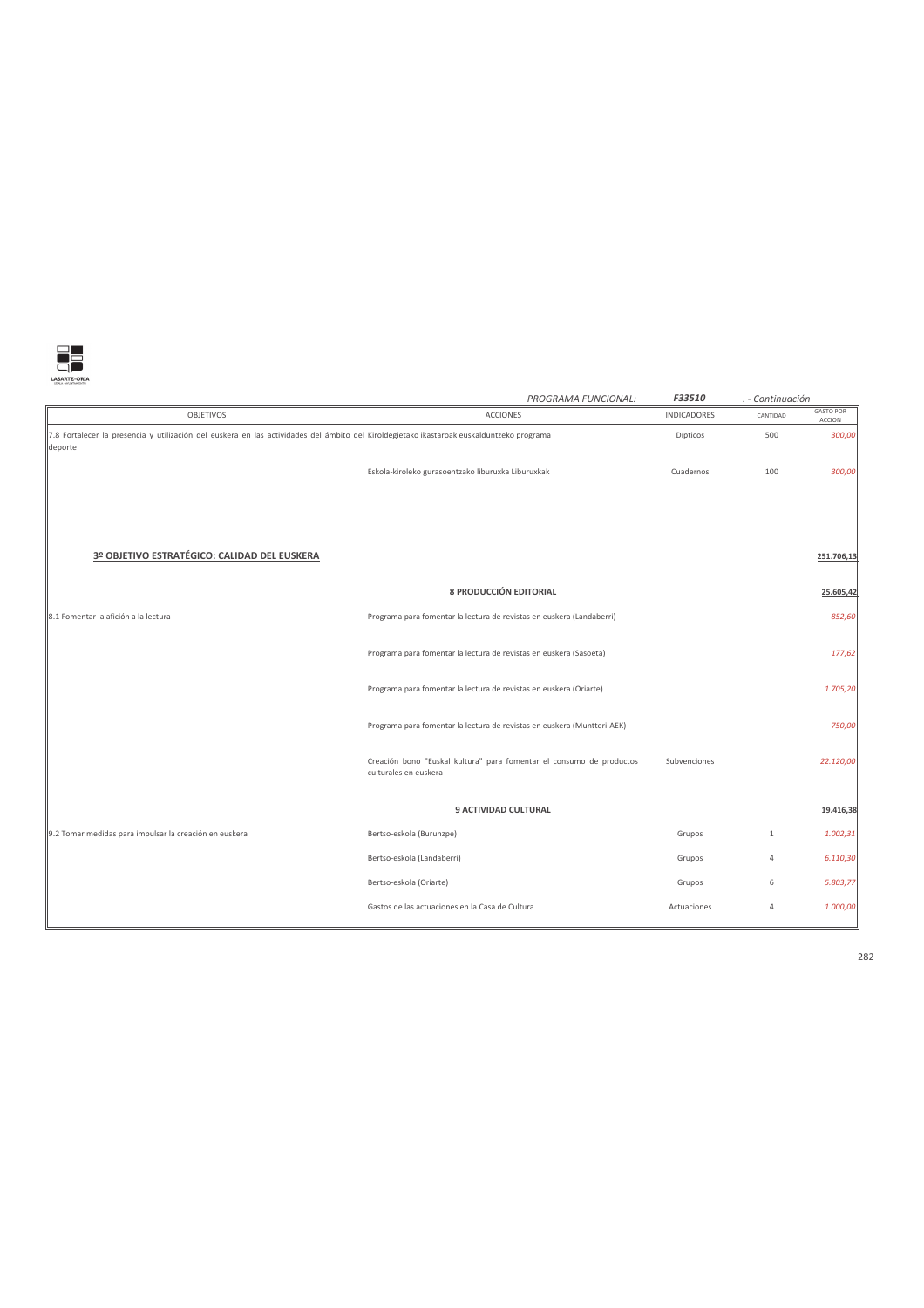

|                                                                                                                                                                                           | PROGRAMA FUNCIONAL:                               | <b>F33510</b>      | . - Continuación |                                   |
|-------------------------------------------------------------------------------------------------------------------------------------------------------------------------------------------|---------------------------------------------------|--------------------|------------------|-----------------------------------|
| <b>OBJETIVOS</b>                                                                                                                                                                          | ACCIONES                                          | <b>INDICADORES</b> | CANTIDAD         | <b>GASTO POR</b><br><b>ACCION</b> |
| 9.3 Organizar circuitos de producciones culturales en euskera                                                                                                                             | Programa Euskara Zine Aretoetara                  | Películas          | 8                | 1.000,00                          |
|                                                                                                                                                                                           | Día del Euskera                                   | Jornadas           | $\mathbf{1}$     | 2.000,00                          |
| 9.4 Difundir adecuadamente los productos culturales en euskera                                                                                                                            | Catálogo de productos en euskera                  | Catálogos          | 1.500            | 2.500,00                          |
|                                                                                                                                                                                           |                                                   |                    |                  |                                   |
|                                                                                                                                                                                           | 11 PLANIFICACIÓN DEL CORPUS Y CALIDAD DEL EUSKERA |                    |                  | 18.500,00                         |
| 11.3 Actualizar, completar, oficializar y difundir la toponimia de la CAV                                                                                                                 | Continuación progama "Ahotsak"                    |                    |                  | 18.000,00                         |
| 11.6 Cuidar la calidad del euskera                                                                                                                                                        | Apelliduak abizendu                               | Dípticos           | 200              | 500,00                            |
|                                                                                                                                                                                           |                                                   |                    |                  |                                   |
| 12.1 Acordar y establecer entre las distintas instituciones los criterios de las ayudas                                                                                                   |                                                   |                    |                  |                                   |
| dirigidas a los medios de comunicación en euskera                                                                                                                                         | 12 MEDIOS DE COMUNICACIÓN                         |                    |                  | 71.050,00                         |
| 12.1 Acordar y establecer entre las distintas instituciones los criterios de las ayudas Revista Txintxarri, papel y digital (Ttakun)<br>dirigidas a los medios de comunicación en euskera |                                                   | Visitas<br>Números | 9.000<br>40      | 71.050,00                         |
|                                                                                                                                                                                           |                                                   |                    |                  |                                   |
|                                                                                                                                                                                           |                                                   |                    |                  |                                   |
|                                                                                                                                                                                           |                                                   |                    |                  |                                   |
|                                                                                                                                                                                           |                                                   |                    |                  |                                   |
|                                                                                                                                                                                           |                                                   |                    |                  |                                   |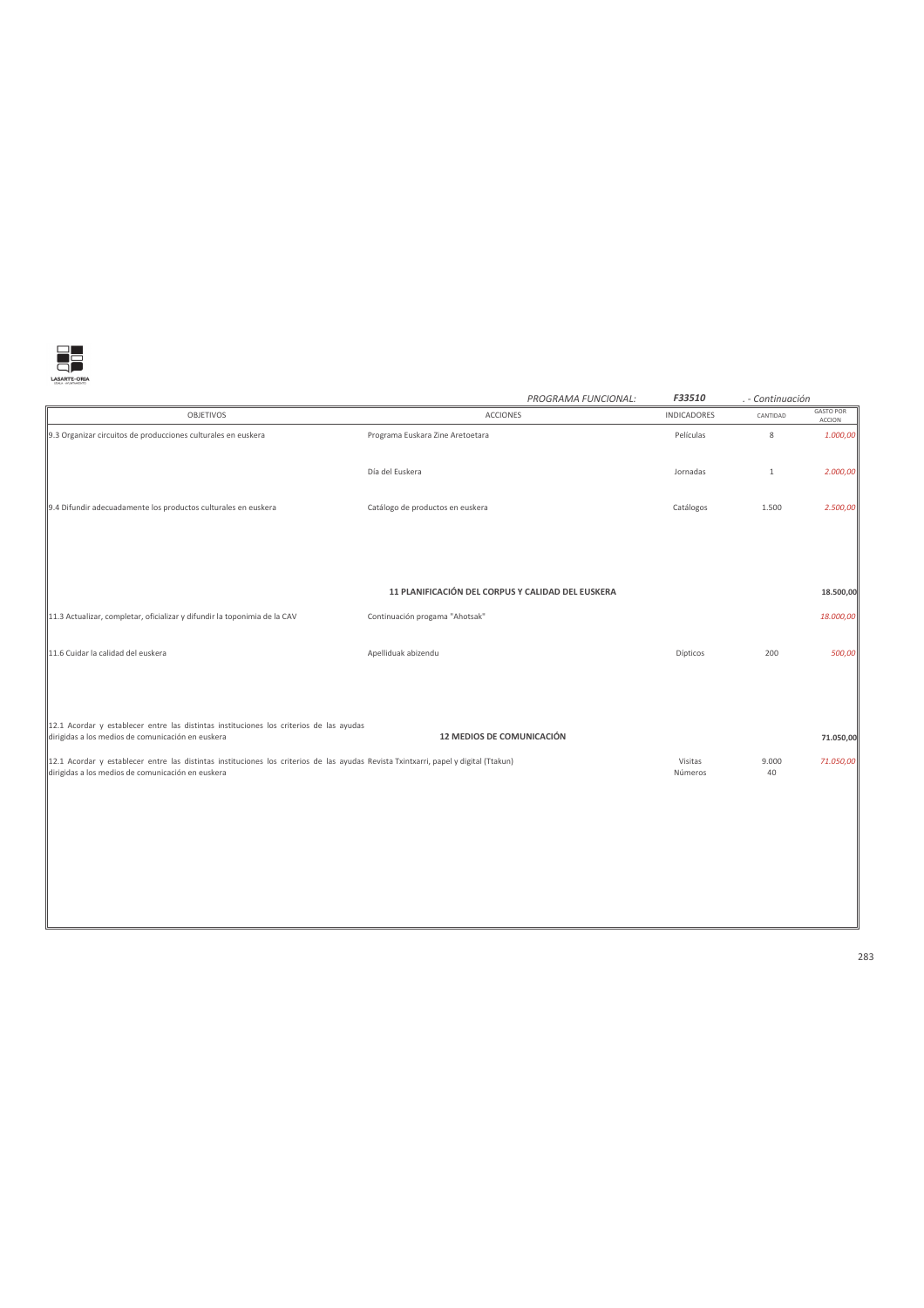

|                                                                                                              | PROGRAMA FUNCIONAL:                                              | F33510             | . - Continuación |                                   |
|--------------------------------------------------------------------------------------------------------------|------------------------------------------------------------------|--------------------|------------------|-----------------------------------|
| OBJETIVOS                                                                                                    | <b>ACCIONES</b>                                                  | <b>INDICADORES</b> | CANTIDAD         | <b>GASTO POR</b><br><b>ACCION</b> |
|                                                                                                              | 13 TECNOLOGÍAS DE LA INFORMACIÓN Y DE COMUNICACIÓN               |                    |                  | 3.000,00                          |
| 13.2 Fomentar los contenidos en euskera en Internet                                                          | Página web Buruntzaldea euskaraz                                 | Visitas            | 14.000           | 1.500,00                          |
|                                                                                                              | Página web Toponímia de Lasarte-Oria                             |                    |                  | 1.500,00                          |
|                                                                                                              | 14 SENSIBILIZACIÓN Y MOTIBACIÓN                                  |                    |                  | 101.134,33                        |
| 14.1 Desarrollar iniciativas para identificar el euskera con valores positivos y modernos                    | EUSKARAREN X. MARATOIA                                           |                    |                  | 50.000,00                         |
|                                                                                                              | EUSKARALDIA 2021:                                                |                    |                  | 22.000,00                         |
|                                                                                                              | Dinamización Euskaraldia + Maratoia (Ttakun)                     |                    |                  | 10.150,00                         |
|                                                                                                              | Calendarios de bolsillo                                          | Calendarios        | 9.000            | 2.000,00                          |
|                                                                                                              | Subvenciones para días festivos entorno al euskera (Kilometroak) | Instituciones      | 6                | 3.045,00                          |
|                                                                                                              | Escultura Ahobizi / Belarriprest                                 | Escultura          | $1\,$            | 6.000,00                          |
|                                                                                                              | Auditorias (Ttakun)                                              |                    | $1\,$            | 7.939,33                          |
|                                                                                                              |                                                                  |                    |                  |                                   |
|                                                                                                              | <b>15 PROYECCIÓN INTERNA</b>                                     |                    |                  | 13.000,00                         |
| 15.3 Fomentar la colaboración entre instituciones para impulsar la proyección interna Udaltop<br>del euskera |                                                                  | Participantes      | 150              | 13.000,00                         |
|                                                                                                              |                                                                  |                    |                  |                                   |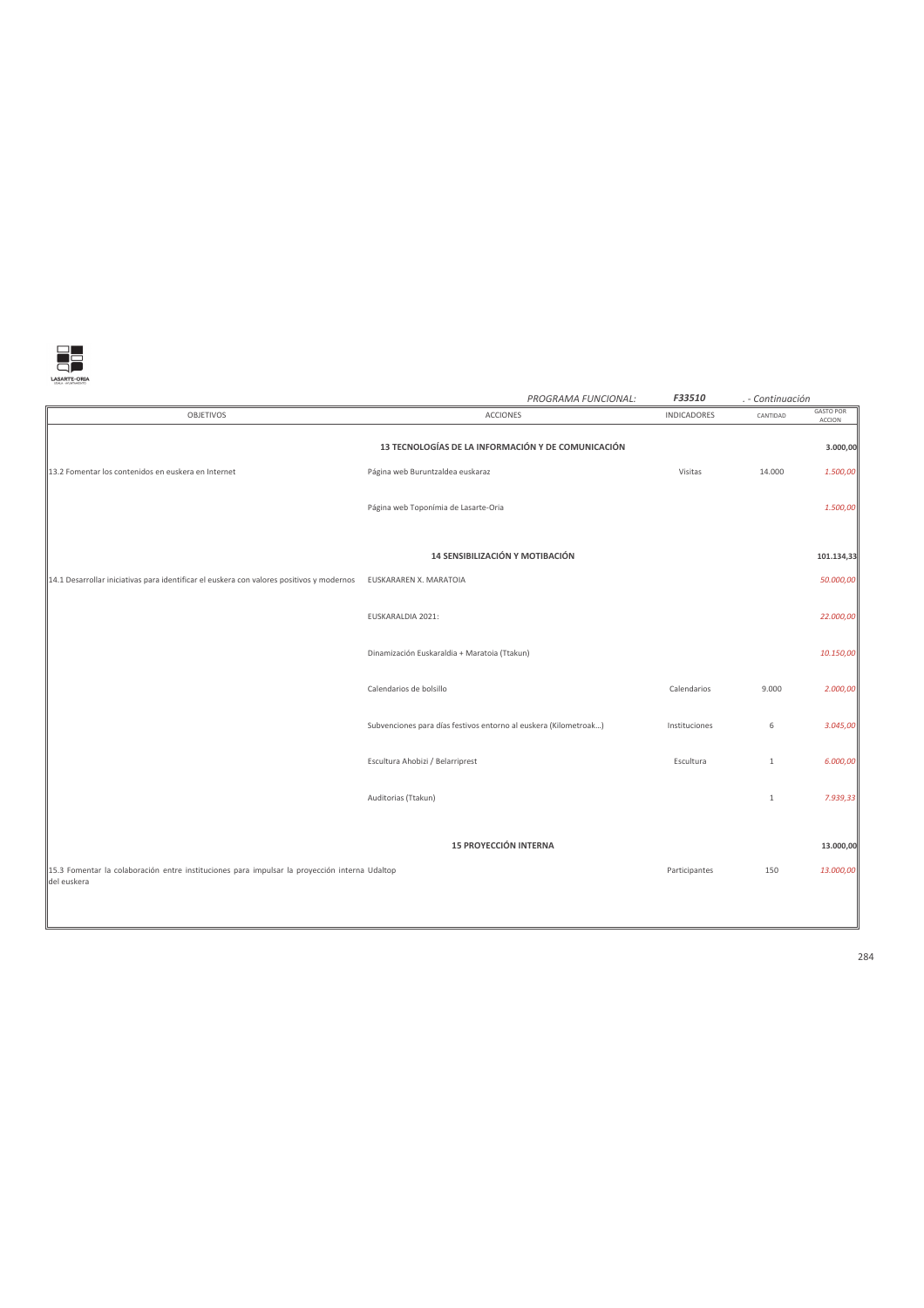

| <b>F33520 EUSKALTEGI</b><br><b>PROGRAMA FUNCIONAL:</b> |                               |             |                               | CUADRO DESCRIPTIVO DE PROGRAMAS FUNCIONALES (NF 21/2003.- art. 6.1 c) |                |                           |                             |                |                                       |  |                          |
|--------------------------------------------------------|-------------------------------|-------------|-------------------------------|-----------------------------------------------------------------------|----------------|---------------------------|-----------------------------|----------------|---------------------------------------|--|--------------------------|
| DOTACION PRESUPUESTARIA:                               |                               |             | 11.924.39 FINANCIACION:       | 48.899,67                                                             |                |                           |                             |                | <b>PRESUPUESTO DEL EJERCICIO 2021</b> |  |                          |
| Nº DE EMPLEADOS:                                       |                               |             | PROGRAMA GLOBAL:              | 528.928.72                                                            |                | <b>ORGANO RESPONSABLE</b> | <b>60 EUSKERA</b>           |                |                                       |  |                          |
| Capítulo                                               | <b>INGRESOS</b><br>CORRIENTES |             | Capítulo                      | <b>INGRESOS</b><br>CAPITAL                                            |                | Capítulo                  | GASTOS<br><b>CORRIENTES</b> |                | Capítulo                              |  | <b>GASTOS</b><br>CAPITAL |
| Impuestos Directos<br>$\mathbf{11}$                    |                               | 16          | Enajencion Inversion.         |                                                                       | G1             | Gastos de Personal        |                             | G <sub>6</sub> | <b>Inversiones Reales</b>             |  | 1.000.00                 |
| Impuestos Indirectos                                   |                               | 17          | <b>Transferencias Capital</b> |                                                                       | G <sub>2</sub> | Compra Bienes Corrient.   | 10.924,39                   | G7             | <b>Transferencias Capital</b>         |  |                          |
| Tasas y Otros Ingresos<br>13                           | 46.878.67                     | 18          | Activos Financieros           |                                                                       | G <sub>3</sub> | Gastos Financieros        |                             | G <sub>8</sub> | Activos Financieros                   |  |                          |
| Transferenc, Corrientes<br> 4                          | 2.021.00                      | $ 9\rangle$ | Pasivos Financieros           |                                                                       | G <sub>4</sub> | Transferenc, Corrientes   |                             | G <sup>9</sup> | Pasivos Financieros                   |  |                          |
| Ingresos Patrimoniales<br>15                           |                               |             |                               |                                                                       | G <sub>5</sub> | Crédito Global            |                             |                |                                       |  |                          |
| <b>TOTAL</b>                                           | 48.899.67                     |             | <b>TOTAL</b>                  | 0.00                                                                  |                | <b>TOTAL</b>              | 10.924.39                   |                | <b>TOTAL</b>                          |  | 1.000.00                 |

| <b>OBJETIVOS</b>                                                    | ACCIONES                                 | <b>INDICADORES</b> | CANTIDAD | <b>GASTO POR</b><br>ACCION |
|---------------------------------------------------------------------|------------------------------------------|--------------------|----------|----------------------------|
|                                                                     |                                          |                    |          | 10.700,00                  |
| Atraer alumnos al euskaltegi                                        | Dar a conocer las ofertas del euskaltegi | Dípticos           | 8.000    | 6.000,00                   |
| Proveer el euskaltegi con el necesario material bibliográfico       | Prensa y revistas                        |                    |          | 1.000,00                   |
| Ofrecer a las alumnas actividades prácticas y atractivas en euskera | Actividades culturales, talleres, etc.   | Actividades        | 8        | 2.500,00                   |
| Gastos de funcionamiento e inversión                                | Reparación de mobiliario                 |                    |          | 50,00                      |
|                                                                     | Gastos no inventariables                 |                    |          | 1.000,00                   |
|                                                                     | Material especial                        |                    |          | 150,00                     |
|                                                                     |                                          |                    |          |                            |
|                                                                     |                                          |                    |          |                            |
|                                                                     |                                          |                    |          |                            |